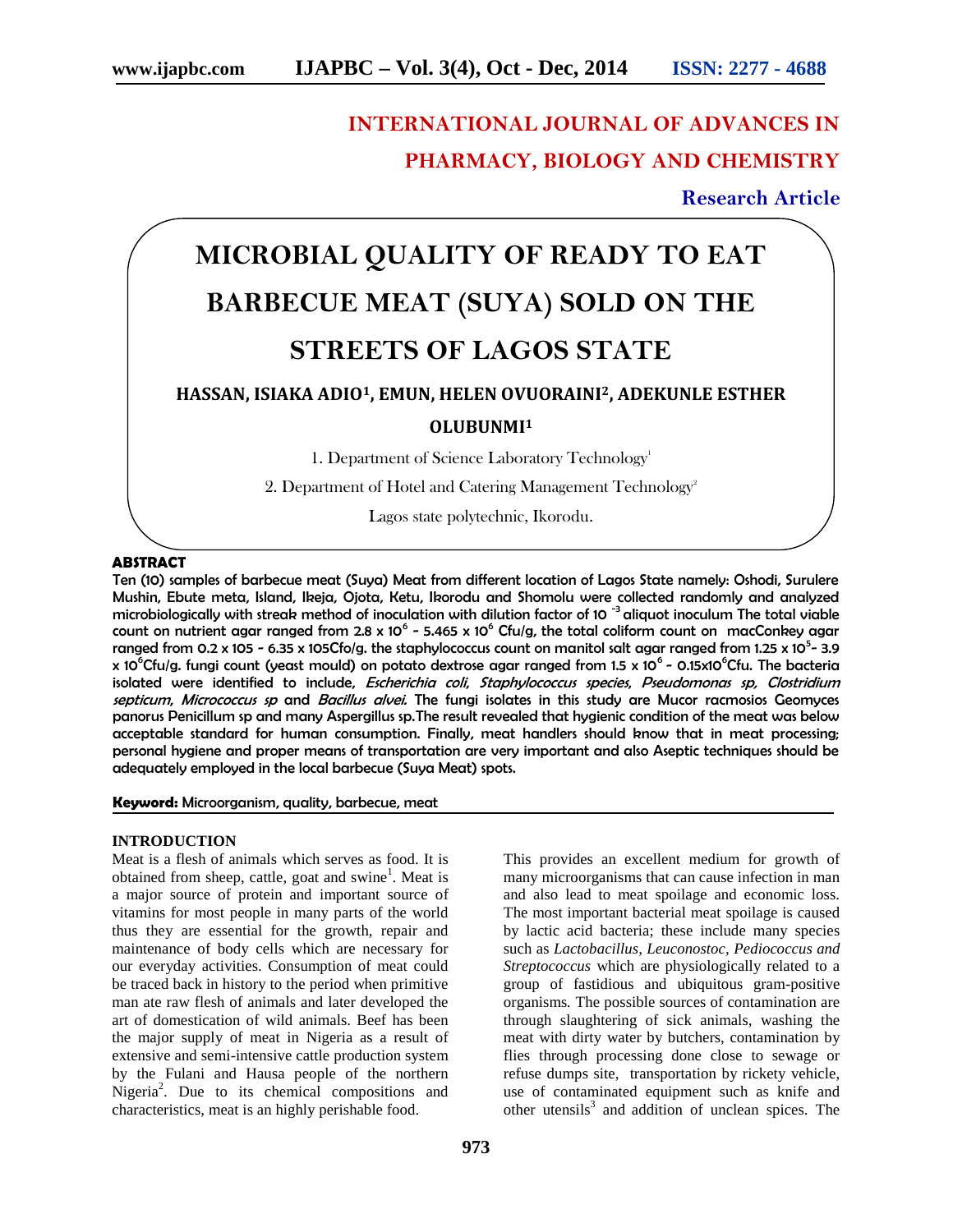slaughtering process gives extensive contamination of sterile tissues with gram-negative enteric bacteria from animal intestine including *Salmonella species* and *Escherichia coli* as well as contaminants such as gram-positive *Lactic cocci* associated with human, animal and the environment<sup>4</sup>. *Enterococci* and *Clostridia* have been isolated from lymph node of red meat animals<sup>4, 5</sup>. Microorganisms grow on meat causing visual, textural and organoleptic changes when they release metabolite <sup>6</sup>. The smoke produced to roast meat (Suya meat) has a number of effects including preservative effect resulting from the deposition of organic compounds  $\frac{7}{1}$ . A preservative effect is also induced by the surface drying that result to the 30% of total weight loss in hot smoked product. Antioxidant effect is produced by the phenolic deposit unto the product  $\frac{7}{1}$ . Suya meat is a traditional stick meat product that is commonly produced by the Hausas in West Africa from beef, although chicken can also be used. It is produced from boneless meat hung on stick and spiced with peanut cake, salt, vegetable oil and other flavour, followed by roasting around a glowing charcoal fire. Meat spoilage is usually associated with gram negative proteolitic bacteria which literally decompose the protein with production of offensive odour<sup>1</sup>. There are also other types of common microorganisms apart from enteric organisms found in meat which are members of *Micrococcaceae* and *Staphylococcaceae* families. The predominant types are coagulase-negative *Stapylococci* that are salt tolerant and can also grow with or without oxygen. The most common strain belongs to the species of *Stapylococcus carnosus*, *S*. *xylosus* and *S. kocuria*. However, these organisms are harmless and do not constitute any hazard. *Bacillus* species, *Staphylococcus aureus, Staphylococcus epidermidis, Proteus species, Serratia species* and *Aspergillus species* were isolated from suya meat samples collected from Awka, Anambra State . *Staphylococcus aureus* require about 6.5% of sodium chloride for growth and is usually found in salty meat products 9 . The aim of this work is to isolate, characterize and identify microbial species associated with suya meat sold on the street of Lagos state and to offer useful information where necessary to the consuming public.

#### **MATERIALS AND METHODS SAMPLES COLLECTION**

Ten skewers of suya meat were obtained randomly from suya vendors at popular suya spots in Lagos metropolis namely: Mushin, Oshodi, Ikorodu, Shomolu, Ketu, Ojota, Surulere, Ikeja, Ebute-meta and Island. The samples were immediately wrapped in sterile aluminum foil to prevent contamination and

then transported to the laboratory for microbial analysis without delay.

#### **METHOD**

A suya piece from each sample was removed from the skewers, and mashed in a sterile laboratory mortar and pestle. 1g of the mashed suya meat was weighed and then aseptically introduced into 9ml of sterile distilled water, properly shaken and sieved before a twofold dilution was performed. The samples were inoculated aseptically using streak technique on macConkey, mannitol and nutrient agar for bacteria and Potato dextrose agar for fungi plates respectively and incubated at 37*°*C between 18hours and 24 hours while at  $25 \pm 2^{\circ}$ c for 3-5 days for fungi. Then, the plates were read for growth of organisms.

### **IDENTIFICATION OF THE ORGANISMS ISOLATED**

The representative colonies were chosen from each plate based on the colonial morphology similarity; isolates were identified using various number of morphological and biochemical tests such; colonial characterisation, cellular characterisation Gram staining reaction

#### **RESULT AND DISCUSSION,**

In the present study, the microorganisms isolated were *Staphylococcus* species, clostridium septicum, *Escherichia coli, Bacillus alvei and Pseudomonas* species etc as shown in the table4.2 and4.3. The results were in consonance with the report of  $8$  which stated that microbiological analysis of meat samples in Awka, the capital of Anambra State, in Nigeria indicated contamination of meat samples with various bacteria species including *Staphylococcus aureus,* and some enteric bacteria. The organisms isolated in this study were the organisms usually implicated in meat spoilage and unhygienic condition of meat handling. This is also in agreement with the report of 2 that the presence of *Escherichia coli* probably may arise from the use of non portable water during washing of raw meat. In table 4.2 the meat also showed presence of *Pseudomonas aeruginosa*, which usually occurs in soil, surfaces of plants, man and animals  $10$ .

On the whole, the major sources of microbial contamination of suya meat appear to come from butchers and the use of contaminated water and equipment. So control of suya meat contamination can be achieved if aseptic techniques are employed during preparation of suya.

#### **CONCLUSION**

The organisms isolated from the suya meat indicated that the standards of preparation and preservation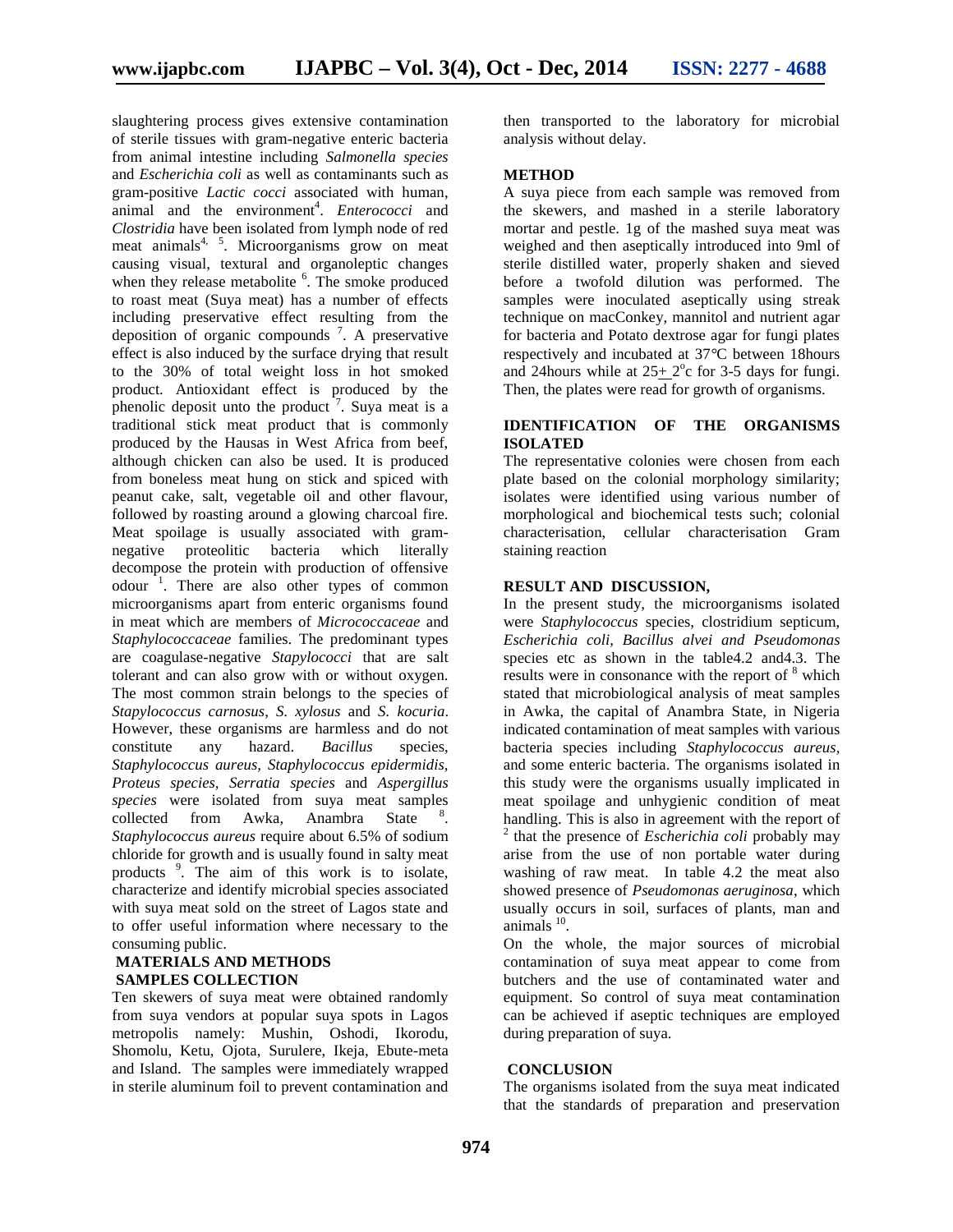have not improved much over the years and facilities used for preparation are not sterile. Aseptic techniques should be adequately employed in the meat industries so as to reduce microbial load of meat and its products for safe consumption by consumers and thus prevent food-borne diseases or infections.

#### **RECOMMENDATIONS**

Quality control unit should be established in meat processing industries in Nigeria and Hazard Analysis Critical Control Point (HACCP) concept should be applicable to the processing of suya meat and beef products. These will go a long way in reducing contamination and spoilage of meat products. Other preventive measures include: Proper animal husbandry; hygienic slaughtering; adequate meat inspection; proper meat transportation; sanitation of

utensils and equipment; provision of potable drinking water; prevention of preparation of food on the streets or open spaces like motor parks and market places; and proper storage of meat should be employed to reduce microbial contamination. microbial contamination. Research work should be carried out by scientist in area of preservation of meat for a long period with a shelf life not less than one year. A breakthrough will encourage a long period of storage, thus preventing contamination.

### **ACKNOWLEDGEMENT**

The authors acknowledge staff and management of Federal Institute of Industrial Research Organisation (FIIRO) Lagos laboratory.

| Sample name   | Total Viable count on<br>nutrient agar<br>(NA)CFU/g | Coliform count on MacConkey<br>agar CFU/g | Staphylococcus count on<br>Mannitol salt agar (MSA)<br>CFU/g | Fungi count<br>(yeast/molds) on<br>Potatoes dextrose agar<br>PDA CFU/g |
|---------------|-----------------------------------------------------|-------------------------------------------|--------------------------------------------------------------|------------------------------------------------------------------------|
| Ebute Metta 1 | $2.8 \times 10^6$                                   | $0.02 \times 10^5$                        | $0.125 \times 10^6$                                          | $0.015 \times 10^5$                                                    |
| Mushin 2      | $0.06 \times 10^6$                                  | $3.75 \times 10^{5}$                      | $2.6 \times 10^{6}$                                          | $0.04 \times 106^6$                                                    |
| Oshodi 3      | $5.05 \times 10^6$                                  | $3.4 \times 10^5$                         | $0.18 \times 10^6$                                           | $0.04 \times 10^{6}$                                                   |
| Ikorodu 4     | $4.05 \times 10^6$                                  | $2.6 \times 10^5$                         | $0.135 \times 10^6$                                          | $0.05 \times 10^6$                                                     |
| Shomolu 5     | $7.7 \times 10^6$                                   | $4.75 \times 10^5$                        | $3.5 \times 10^5$                                            | $0.075 \times 10^6$                                                    |
| Ketu 6        | $8.9 \times 10^{6}$                                 | 6.1 x $10^5$                              | $3.9 \times 10^5$                                            | $0.11 \times 10^6$                                                     |
| Ojota 7       | $0.06 \times 10^6$                                  | $4.35 \times 10^5$                        | $0.165 \times 10^6$                                          | $0.14 \times 10^6$                                                     |
| Surulere 8    | $7.65 \times 10^6$                                  | $4.1 \times 10^5$                         | $3.8 \times 10^5$                                            | $0.075 \times 10^6$                                                    |
| Ikeja 9       | $5.465 \times 10^{6}$                               | $6.15 \times 10^5$                        | $4.5 \times 10^5$                                            | $0.15 \times 10^{6}$                                                   |
| Island 10     | $9.4 \times 10^6$                                   | $6.35 \times 10^5$                        | $3.7 \times 10^5$                                            | $0.11 \times 10^6$                                                     |

**Table 4.1 Total Mesophile Aerobic microbial population in suya sample**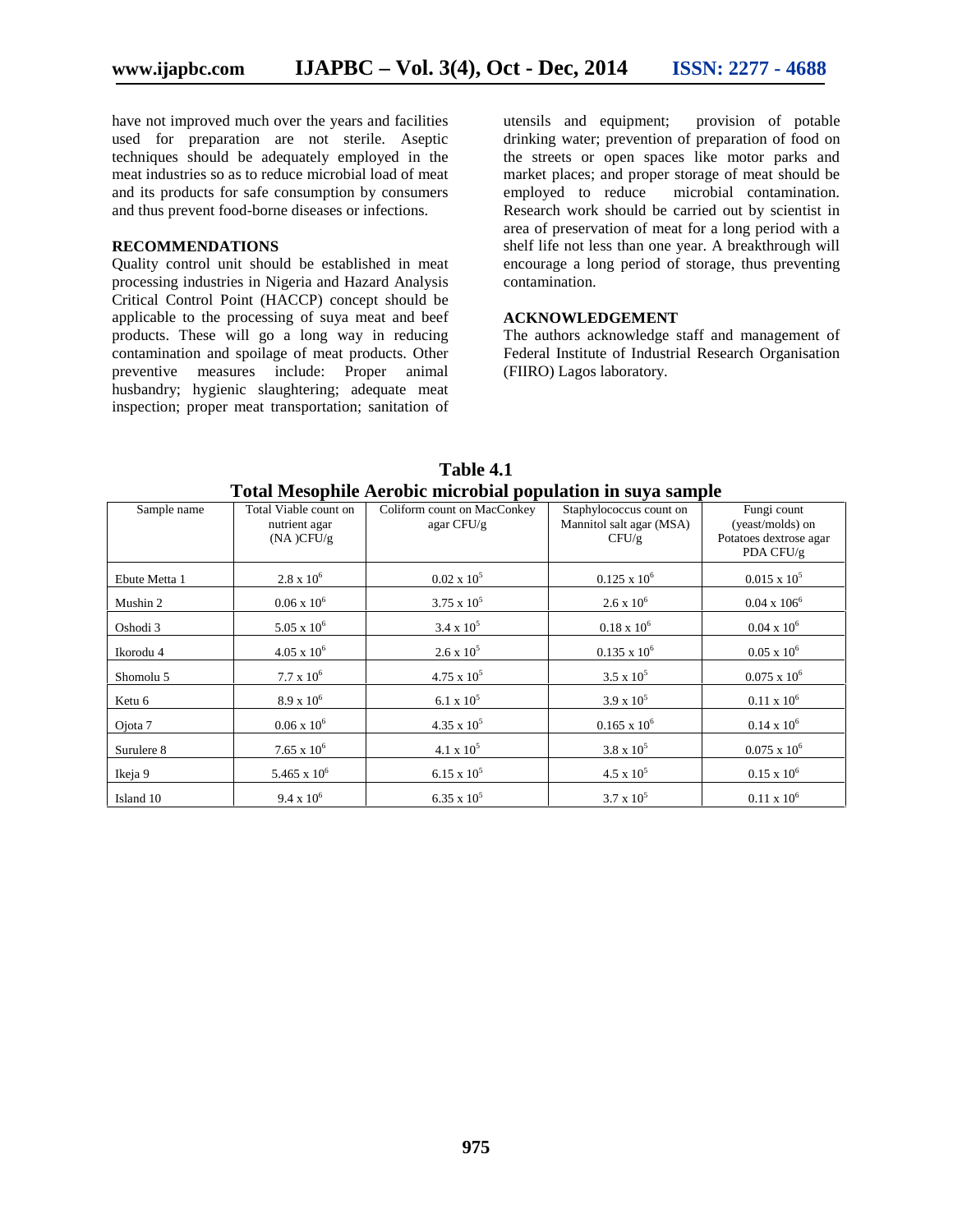|                |                         |                   |                      |                     |                          |                                    |                                                      |                                 |                                                      |                                             |                                                      |                                                      | <b>NUTRIENT AGAR</b>               |                            |                            |                                              |                                    |                          |                          |                                                      |                                                      |                          |                                                         |                                                                      |                                                      |                                                      |                                                      |                                    |                                                        |
|----------------|-------------------------|-------------------|----------------------|---------------------|--------------------------|------------------------------------|------------------------------------------------------|---------------------------------|------------------------------------------------------|---------------------------------------------|------------------------------------------------------|------------------------------------------------------|------------------------------------|----------------------------|----------------------------|----------------------------------------------|------------------------------------|--------------------------|--------------------------|------------------------------------------------------|------------------------------------------------------|--------------------------|---------------------------------------------------------|----------------------------------------------------------------------|------------------------------------------------------|------------------------------------------------------|------------------------------------------------------|------------------------------------|--------------------------------------------------------|
| Sample Site    | Sample Code             | Colour / Piginent | <b>Gram Reaction</b> | Cellular morphology | Catalase Test            | Oxilase Test                       | indole Test                                          | Motility Test                   | MR-methyl Red                                        | Vp-Voges Proskaeur                          | Urease activity                                      | Citrate Utilization                                  | <b>Starch Hydrolysis</b>           | Gelation Hygrolysis        | Casein Hydrolysis          | Spore test                                   | NO3 duction                        | <b>GLUCOSE</b>           | <b>SUCROSE</b>           | <b>ARABINOE</b>                                      | <b>MALTOSE</b>                                       | MANNTOL                  | <b>XYLOSE</b>                                           | GALATOSE                                                             | SORBITOL                                             | <b>IOLISOAN</b>                                      | <b>RAFFINOSE</b>                                     | <b>FRAUCTION</b>                   | <b>PROBABLE</b><br><b>IDENTITY</b>                     |
| Ebute<br>metta | 1                       | Cream             | $+ve$                | Rods                | $+$                      | $+$                                | $\sim$                                               | $+$                             |                                                      | $\overline{\phantom{a}}$                    | $+$                                                  |                                                      | $+$                                | $+$                        |                            | $+$                                          | $+$                                | $+$                      |                          | $+$                                                  | $\ddot{+}$                                           |                          | $+$                                                     | $+$                                                                  | $\overline{\phantom{a}}$                             |                                                      | $\overline{\phantom{a}}$                             | $^{+}$                             | <b>Bacillus</b><br>stearothermoph<br>ithus             |
|                | $\overline{c}$          | Cream             | $+ve$                | Rods                | $+$                      | $+$                                | $\overline{\phantom{a}}$                             | $+$                             | $\overline{\phantom{a}}$                             | $\,+\,$                                     | $\boldsymbol{+}$                                     | $+$                                                  | $\boldsymbol{+}$                   | $\, +$                     | $\overline{\phantom{a}}$   | $\boldsymbol{+}$                             | $+$                                | $+$                      | $+$                      | $\overline{\phantom{a}}$                             | $\overline{\phantom{a}}$                             | $\overline{\phantom{a}}$ | $\overline{\phantom{a}}$                                | $+$                                                                  | $\overline{\phantom{a}}$                             | $\overline{\phantom{a}}$                             | $\boldsymbol{+}$                                     | $\, +$                             | <b>Bacillus</b><br>amylolquefascie<br>ns               |
|                | 3                       | Cream             | $+ve$                | Rods                | $+$                      | $\boldsymbol{+}$                   | $\overline{\phantom{a}}$                             | $\! + \!\!\!\!$                 | $\overline{\phantom{a}}$                             | $\! + \!\!\!\!$                             | $\overline{\phantom{a}}$                             | $\overline{\phantom{a}}$                             | $\boldsymbol{+}$                   | $\overline{\phantom{a}}$   | $\overline{\phantom{a}}$   | $\boldsymbol{+}$                             | $\boldsymbol{+}$                   | $+$                      | $+$                      | $\overline{\phantom{a}}$                             | $\overline{\phantom{a}}$                             | $\overline{\phantom{a}}$ | $\overline{\phantom{a}}$                                | $\overline{\phantom{a}}$                                             | $\overline{\phantom{a}}$                             | $\overline{\phantom{a}}$                             |                                                      | $\overline{\phantom{a}}$           | <b>Bacillus</b><br>coagulans                           |
|                | $\overline{4}$          | Pink              | $+ve$                | Rods                | $+$                      | $\overline{a}$                     | $\overline{\phantom{a}}$                             |                                 | $\overline{\phantom{a}}$                             | $+$                                         | $\overline{\phantom{a}}$                             | $+$                                                  | $\overline{\phantom{a}}$           | $\! +$                     | $\overline{\phantom{a}}$   | $\overline{\phantom{a}}$                     | $+$                                | $+$                      | $+$                      | $+$                                                  | $\, +$                                               |                          | $\boldsymbol{+}$                                        | $+$                                                                  | $\pm$                                                | $+$                                                  | $\boldsymbol{+}$                                     | $+$                                | Klebsiella<br>aerogenes                                |
| Mushin         | 5<br>1                  | Green<br>Cream    | $+ve$<br>$+ve$       | Rods<br>Rods        | $+$<br>$\, +$            | $+$<br>$^{+}$                      | $\overline{\phantom{a}}$<br>$\overline{\phantom{a}}$ | $+$<br>$+$                      | $\overline{\phantom{a}}$<br>$\overline{\phantom{a}}$ | $\mathcal{L}_{\mathcal{A}}$<br>$\! +$       | $\overline{\phantom{a}}$<br>$\overline{\phantom{a}}$ | $\overline{\phantom{a}}$<br>$+$                      | $\overline{\phantom{a}}$<br>$\, +$ | $\, +$<br>$\boldsymbol{+}$ | $\blacksquare$<br>$\! +$   | $\overline{\phantom{a}}$<br>$\boldsymbol{+}$ | $+$<br>$\qquad \qquad +$           | $+$<br>$+$               | $+$<br>$+$               | $\color{red}{+}$<br>$\ddot{}$                        | $\overline{\phantom{a}}$<br>$\overline{\phantom{a}}$ | $+$<br>$\qquad \qquad +$ | $\overline{\phantom{a}}$<br>$\mathcal{L}_{\mathcal{A}}$ | $\mathcal{L}_{\mathcal{A}}$<br>$\! +$                                | $\Box$<br>$\overline{\phantom{a}}$                   | $\overline{\phantom{a}}$<br>$\sim$                   | $+$<br>$\overline{\phantom{a}}$                      | $\overline{\phantom{a}}$<br>$\, +$ | Pseudomonas<br>fluorescens<br><b>Bacillus</b> subtilis |
|                | $\overline{2}$          | Cream             | $+ve$                | Rods                | $+$                      | $+$                                | $\overline{\phantom{a}}$                             | $\overline{\phantom{a}}$        | $\overline{\phantom{a}}$                             | $+$                                         | $\overline{\phantom{a}}$                             |                                                      | $\boldsymbol{+}$                   | $\, +$                     | $\boldsymbol{+}$           | $+$                                          | $+$                                | $+$                      | $+$                      | $\overline{a}$                                       | $\overline{\phantom{a}}$                             | $+$                      | $\overline{\phantom{a}}$                                | $\overline{\phantom{a}}$                                             | $\overline{\phantom{a}}$                             | $\overline{\phantom{a}}$                             | $\overline{a}$                                       | $\overline{\phantom{a}}$           | Bacillu                                                |
|                | 3                       | Cream             | $+ve$                | Rods                | $\overline{\phantom{a}}$ | $\overline{\phantom{a}}$           | $\overline{\phantom{a}}$                             | $\! + \!\!\!\!$                 | $\overline{\phantom{a}}$                             | $\overline{\phantom{a}}$                    | $\Box$                                               | $\overline{\phantom{a}}$                             | $\boldsymbol{+}$                   | $\overline{\phantom{a}}$   | $\! +$                     | $\boldsymbol{+}$                             |                                    | $+$                      | $+$                      |                                                      | $\, +$                                               |                          | $\boldsymbol{+}$                                        | $\overline{\phantom{a}}$                                             | $\Box$                                               | $\overline{\phantom{a}}$                             | $\boldsymbol{+}$                                     | $+$                                | mycoides<br>Clostridium                                |
|                | $\overline{4}$          | Pink              | $+ve$                | Rods                | $+$                      | $\overline{\phantom{a}}$           | $\Box$                                               | $\! +$                          | $\overline{\phantom{a}}$                             | $\overline{\phantom{a}}$                    | $\pm$                                                | $\boldsymbol{+}$                                     | $\, +$                             | $\! +$                     | $\, +$                     | $\overline{\phantom{a}}$                     | $\overline{\phantom{a}}$           | $\overline{\phantom{a}}$ | $\, +$                   | $\, +$                                               | $\overline{\phantom{a}}$                             | $\! +$                   | $+$                                                     | $\overline{\phantom{a}}$                                             | $\pm$                                                | $\sim$                                               | $\boldsymbol{+}$                                     | $\mathbb{L}$                       | butyricum<br>Enteribacter                              |
|                | 5                       | Pink              | $+ve$                | Rods                | $+$                      | $\boldsymbol{+}$                   | $\overline{\phantom{a}}$                             | $+$                             | $\overline{\phantom{a}}$                             | $+$                                         | $\overline{\phantom{a}}$                             | $+$                                                  | $\overline{\phantom{a}}$           | $\boldsymbol{+}$           | $\overline{\phantom{a}}$   | $\overline{\phantom{a}}$                     | $\overline{\phantom{a}}$           | $+$                      | $+$                      |                                                      | $\,+\,$                                              | $+$                      | $+$                                                     | $\overline{\phantom{a}}$                                             | $\overline{\phantom{a}}$                             | $+$                                                  | $\boldsymbol{+}$                                     | $\,+\,$                            | cloucae<br>Enteribacter<br>cerogenes                   |
| Oshodi         | 1                       | Cream             | $+ve$                | Rods                | $\pm$                    | $+$                                | $\overline{\phantom{a}}$                             | $+$                             | $\overline{\phantom{a}}$                             | $+$                                         | $\overline{\phantom{a}}$                             | $+$                                                  | $+$                                | $\, +$                     | $+$                        | $\,+\,$                                      | $+$                                | $+$                      | $+$                      | $+$                                                  | $\, +$                                               | $+$                      | $\boldsymbol{+}$                                        | $\! +$                                                               | $\pm$                                                | $+$                                                  | $+$                                                  | $+$                                | <b>Bacillus</b><br>polymyxa                            |
|                | $\overline{\mathbf{c}}$ | Cream             | $+ve$                | Rods                | $\boldsymbol{+}$         | $\boldsymbol{+}$                   | $\mathcal{L}_{\mathcal{A}}$                          | $+$                             | $\overline{\phantom{a}}$                             | $+$                                         | $\overline{\phantom{a}}$                             | $+$                                                  | $\boldsymbol{+}$                   | $\, +$                     | $\! +$                     | $\boldsymbol{+}$                             | $\boldsymbol{+}$                   | $+$                      | $+$                      | $+$                                                  | $\overline{\phantom{a}}$                             | $\qquad \qquad +$        | $\overline{\phantom{a}}$                                | $+$                                                                  | $\overline{\phantom{a}}$                             | $\overline{\phantom{a}}$                             | $\blacksquare$                                       | $\,+\,$                            | <b>Bacillus</b> subtilis                               |
|                | 3                       | Cream             | $+ve$                | Rods                | $+$                      | $\overline{\phantom{a}}$           | $\overline{\phantom{a}}$                             | $\! +$                          | $\! +$                                               | $\overline{\phantom{a}}$                    | $\overline{\phantom{a}}$                             |                                                      | $\, +$                             | $\pm$                      | $\blacksquare$             | $\blacksquare$                               | $\sim$                             | $+$                      |                          | $\overline{\phantom{a}}$                             | $\pm$                                                | $\! +$                   | $\blacksquare$                                          | $\mathcal{L}_{\mathcal{A}}$                                          | $\overline{\phantom{a}}$                             |                                                      | $\overline{\phantom{a}}$                             | $\ddot{}$                          | Clorynebacterui<br>m striatum                          |
|                | $\overline{4}$<br>5     | Pink<br>Pink      | $+ve$                | Rods<br>Rods        | $+$                      | $\overline{\phantom{a}}$           | $\overline{\phantom{a}}$                             | $\overline{\phantom{a}}$        | $\boldsymbol{+}$                                     | $\! +$                                      | $\boldsymbol{+}$                                     | $+$                                                  | $+$                                | $\blacksquare$             | $\overline{\phantom{a}}$   | $\overline{\phantom{a}}$                     | $\overline{\phantom{a}}$           | $+$                      | $+$                      | $+$                                                  | $+$                                                  | $+$                      | $\overline{\phantom{a}}$                                | $+$                                                                  | $\Box$                                               | $+$                                                  | $\overline{\phantom{a}}$                             | $\overline{\phantom{a}}$           | Klebsiella<br>planticola<br>Klebsiella                 |
| Ikorod         | 1                       | Cream             | $+ve$<br>$+ve$       | Rods                | $+$<br>$+$               | $\overline{\phantom{a}}$<br>$+$    | $\overline{\phantom{a}}$<br>$\overline{\phantom{a}}$ | $\overline{\phantom{a}}$<br>$+$ | $\overline{\phantom{a}}$<br>$\overline{\phantom{a}}$ | $\! + \!\!\!\!$<br>$\overline{\phantom{a}}$ | $\boldsymbol{+}$<br>$\overline{\phantom{a}}$         | $\boldsymbol{+}$<br>$+$                              | $\boldsymbol{+}$<br>$\, +$         | $\! +$<br>$\! +$           | $\! +$<br>$\boldsymbol{+}$ | $\overline{\phantom{a}}$<br>$\boldsymbol{+}$ | $+$<br>$\overline{\phantom{a}}$    | $+$<br>$+$               | $\ddot{}$<br>$+$         | $+$                                                  | $\, +$<br>$\overline{\phantom{a}}$                   | $+$<br>$+$               | $\boldsymbol{+}$<br>$\boldsymbol{+}$                    | $\overline{\phantom{a}}$<br>$\mathbf{r}$<br>$\overline{\phantom{a}}$ | $\overline{\phantom{a}}$<br>$\overline{\phantom{a}}$ | $\boldsymbol{+}$<br>$\overline{\phantom{a}}$         | $\overline{\phantom{a}}$<br>$\overline{\phantom{a}}$ | $+$<br>$+$                         | pneumonia<br><b>Bacillus</b>                           |
| u              | 2                       | Cream             | $+ve$                | Rods                | $+$                      | $\begin{array}{c} + \end{array}$   | $\overline{\phantom{a}}$                             | $+$                             | $\overline{\phantom{a}}$                             | $\overline{\phantom{a}}$                    | $^+$                                                 |                                                      |                                    | $\boldsymbol{+}$           | $\! + \!\!\!\!$            | $\! + \!\!\!\!$                              | $+$                                | $+$                      | $\overline{\phantom{a}}$ | $\! + \!\!\!\!$                                      | $+$                                                  | $\overline{\phantom{a}}$ |                                                         | $\boldsymbol{+}$                                                     | $\overline{\phantom{a}}$                             | $\overline{\phantom{a}}$                             | $\overline{\phantom{a}}$                             | $\,+\,$                            | megateriem<br><b>Bacillus</b>                          |
|                |                         |                   |                      |                     |                          |                                    |                                                      |                                 |                                                      |                                             |                                                      |                                                      |                                    |                            |                            |                                              |                                    |                          |                          |                                                      |                                                      |                          |                                                         |                                                                      |                                                      |                                                      |                                                      |                                    | stearothermoph<br>ithus                                |
|                | 3                       | Cream             | $+ve$                | Rods                |                          |                                    | $\sim$                                               | $^{+}$                          | $\overline{\phantom{a}}$                             | $\overline{\phantom{a}}$                    | $\boldsymbol{+}$                                     |                                                      |                                    | $\! +$                     | $\boldsymbol{+}$           | $\! + \!\!\!\!$                              | $\! + \!\!\!\!$                    | $+$                      |                          |                                                      | $\qquad \qquad +$                                    | $\overline{\phantom{a}}$ |                                                         | $\boldsymbol{+}$                                                     | $\boldsymbol{+}$                                     | $\overline{a}$                                       | $\overline{\phantom{a}}$                             |                                    | <b>Bacillus</b><br>stearothermoph<br>ithus             |
|                | $\overline{4}$          | Pink              | $+ve$                | Rods                | $+$                      | $+$                                | $\, +$                                               | $+$                             | $\boldsymbol{+}$                                     | $\overline{\phantom{a}}$                    | $\overline{\phantom{a}}$                             | $+$                                                  | $\overline{\phantom{a}}$           | $\overline{\phantom{a}}$   | $\overline{\phantom{a}}$   | $\overline{\phantom{a}}$                     | $\overline{\phantom{a}}$           | $+$                      | $+$                      | $\overline{\phantom{a}}$                             | $\, +$                                               | $+$                      | $\overline{\phantom{a}}$                                | $\overline{\phantom{a}}$                                             | $\boldsymbol{+}$                                     | $\overline{\phantom{a}}$                             | $+$                                                  | $+$                                | Citrobacter<br>diversus                                |
|                | 5                       | Pink              | $+ve$                | Rods                | $+$                      | $\overline{\phantom{a}}$           | $\overline{\phantom{a}}$                             | $\overline{\phantom{a}}$        | $\! +$                                               | $\! + \!\!\!\!$                             | $+$                                                  | $+$                                                  | $+$                                | $\overline{\phantom{a}}$   | $\overline{\phantom{a}}$   | $\overline{\phantom{a}}$                     | $\overline{\phantom{a}}$           | $+$                      | $+$                      | $\pm$                                                | $\pm$                                                | $+$                      | $\! + \!\!\!\!$                                         | $\overline{\phantom{a}}$                                             | $+$                                                  | $\overline{\phantom{a}}$                             | $+$                                                  | $+$                                | Klebsiella<br>planticola                               |
| Shomo<br>lu    | $\mathbf{1}$            | Cream             | $+ve$                | Rods                | $+$                      | $\boldsymbol{+}$                   | $\mathcal{L}_{\mathcal{A}}$                          | $\! + \!\!\!\!$                 | $\overline{\phantom{a}}$                             | $\! + \!\!\!\!$                             | $\overline{\phantom{a}}$                             | $+$                                                  | $\boldsymbol{+}$                   | $\pm$                      | $\! +$                     | $\boldsymbol{+}$                             | $\boldsymbol{+}$                   | $+$                      | $+$                      |                                                      | $\mathcal{L}_{\mathcal{A}}$                          | $\! + \!\!\!\!$          | $\overline{\phantom{a}}$                                | $\! +$                                                               | $\overline{\phantom{a}}$                             | $\overline{\phantom{a}}$                             | $\overline{\phantom{a}}$                             | $+$                                | <b>Bacillus</b> subtilis<br>Clostridium                |
|                | $\overline{c}$<br>3     | Cream<br>Cream    | $+ve$<br>$+ve$       | Rods<br>Rods        | $+$<br>$+$               | $\overline{\phantom{a}}$<br>$\, +$ | $\overline{\phantom{a}}$<br>$\, +$                   | $+$<br>$\! + \!\!\!\!$          | $\overline{\phantom{a}}$<br>$\overline{\phantom{a}}$ | $\overline{\phantom{a}}$<br>$\! +$          | $\overline{\phantom{a}}$<br>$+$                      | $\overline{\phantom{a}}$<br>$\overline{\phantom{a}}$ | $\overline{\phantom{a}}$<br>$+$    | $\, +$<br>$\pm$            | $+$<br>$\! +$              | $+$<br>$\boldsymbol{+}$                      | $\overline{\phantom{a}}$<br>$\sim$ | $+$<br>$+$               | $+$<br>$+$               | $\overline{\phantom{a}}$<br>$\overline{\phantom{a}}$ | $\, +$<br>$\overline{\phantom{a}}$                   | $+$<br>$\overline{a}$    | $\overline{\phantom{a}}$<br>$\overline{\phantom{a}}$    | $+$<br>$\overline{\phantom{a}}$                                      | $\Box$<br>$\overline{\phantom{a}}$                   | $\overline{\phantom{a}}$<br>$\overline{\phantom{a}}$ | $\overline{\phantom{a}}$<br>$\overline{\phantom{a}}$ | $+$<br>$\, +$                      | septicum<br>Bacillus alvei                             |
|                | $\overline{4}$          | Pink              | $+ve$                | Rods                | $\pm$                    | $\overline{\phantom{a}}$           | $\overline{\phantom{a}}$                             | $\overline{\phantom{a}}$        | $+$                                                  | $\overline{\phantom{a}}$                    | $+$                                                  | $+$                                                  | $\overline{\phantom{a}}$           | $\overline{\phantom{a}}$   | $\overline{\phantom{a}}$   | $\overline{\phantom{a}}$                     | $\overline{\phantom{a}}$           | $+$                      | $+$                      | $+$                                                  | $\, +$                                               | $+$                      | $\boldsymbol{+}$                                        | L.<br>$+$                                                            | $\overline{\phantom{a}}$                             | $+$                                                  | $\overline{\phantom{a}}$                             | $+$                                | Klebsiella                                             |
|                | 5                       | Pink              | $+ve$                | Rods                | $+$                      | $\overline{\phantom{a}}$           | $\overline{\phantom{a}}$                             | $\overline{\phantom{a}}$        | $\overline{\phantom{a}}$                             | $\overline{\phantom{a}}$                    | $\boldsymbol{+}$                                     | $\overline{\phantom{a}}$                             | $+$                                | $\overline{\phantom{a}}$   | $\overline{\phantom{a}}$   | $\overline{\phantom{a}}$                     | $\overline{\phantom{a}}$           | $\overline{\phantom{a}}$ | $\overline{\phantom{a}}$ |                                                      | $\overline{\phantom{a}}$                             | $\overline{\phantom{a}}$ | $\overline{\phantom{a}}$                                | $\overline{\phantom{a}}$                                             | $\boldsymbol{+}$                                     | $+$                                                  | $\overline{\phantom{a}}$                             | $+$                                | liquefasciens<br>Euterobacter                          |
|                |                         |                   |                      |                     |                          |                                    |                                                      |                                 |                                                      |                                             |                                                      |                                                      |                                    |                            |                            |                                              |                                    |                          |                          |                                                      |                                                      |                          |                                                         |                                                                      |                                                      |                                                      |                                                      |                                    | aerogenes                                              |

**TABLE: 4.2 BIOCHEMICAL TESTS AND CHARACTERIZATION OF BACTERIAL ISOLATES FROM SUYA MEAT ON**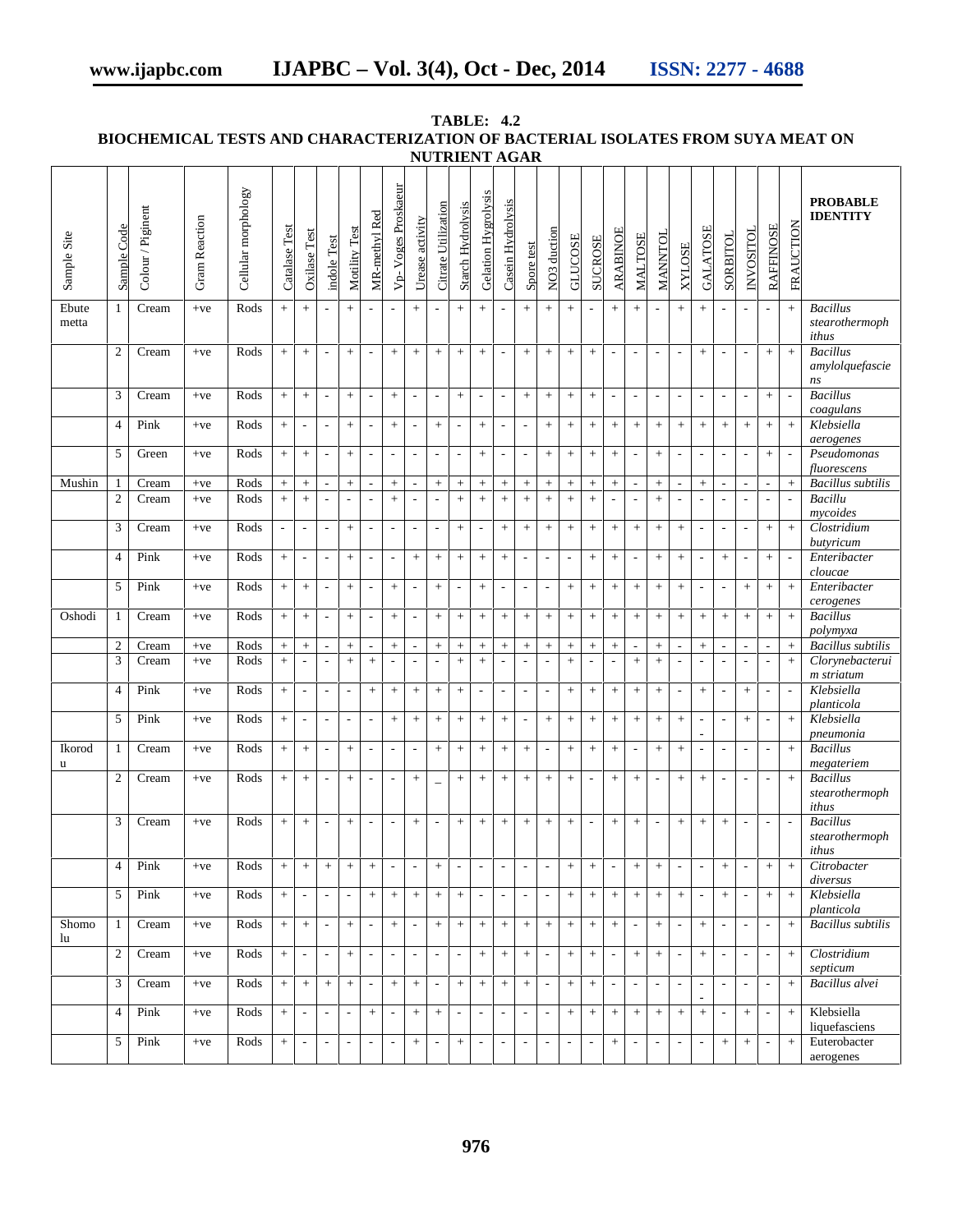### **TABLE: 4.2 CONTINUED**

| BIOCHEMICAL TESTS AND CHARACTERIZATION OF BACTERIAL ISOLATES FROM SUYA MEAT<br>ON NUTRIENT AGAR |                  |                   |                 |                     |                  |                          |                          |                          |                          |                          |                          |                     |                          |                          |                          |                          |                          |                  |                  |                          |                          |                          |                             |                          |                          |                          |                          |                          |                                    |
|-------------------------------------------------------------------------------------------------|------------------|-------------------|-----------------|---------------------|------------------|--------------------------|--------------------------|--------------------------|--------------------------|--------------------------|--------------------------|---------------------|--------------------------|--------------------------|--------------------------|--------------------------|--------------------------|------------------|------------------|--------------------------|--------------------------|--------------------------|-----------------------------|--------------------------|--------------------------|--------------------------|--------------------------|--------------------------|------------------------------------|
| Sample Site                                                                                     | Sample Code      | Colour / Piginent | Gram Reaction   | Cellular morphology | Catalase Test    | Oxilase Test             | indole Test              | Motility Test            | MR-methyl Red            | Vp-Voges Proskaeur       | Urease activity          | Citrate Utilization | <b>Starch Hydrolysis</b> | Gelation Hygrolysis      | Casein Hydrolysis        | Spore test               | NO <sub>3</sub> duction  | <b>GLUCOSE</b>   | <b>SUCROSE</b>   | <b>ARABINOE</b>          | <b>MALTOSE</b>           | MANNTOL                  | <b>XYLOSE</b>               | <b>GALATOSE</b>          | SORBITOL                 | <b>INVOSITOL</b>         | <b>RAFFINOSE</b>         | <b>FRAUCTION</b>         | <b>PROBABLE</b><br><b>IDENTITY</b> |
| Ketu                                                                                            | 1                | Cream             | +ve             | Rods                | $\pm$            | $+$                      | $\overline{\phantom{a}}$ | $+$                      | $\overline{\phantom{a}}$ | $\overline{\phantom{a}}$ | $+$                      | $+$                 | $+$                      | $+$                      | $^{+}$                   | $+$                      | $\overline{\phantom{a}}$ | $+$              | $\, +$           | $\overline{\phantom{a}}$ |                          | $\overline{\phantom{a}}$ | $\overline{\phantom{a}}$    | $+$                      | $+$                      | $+$                      | $\overline{\phantom{a}}$ | $\overline{\phantom{a}}$ | <b>Bacillus</b><br>subtilis        |
|                                                                                                 | $\overline{c}$   | Cream             | $_{\rm ^*ve}$   | Rods                | $\pm$            | $\boldsymbol{+}$         | $\overline{\phantom{a}}$ | $+$                      | $\overline{\phantom{a}}$ | $\overline{\phantom{a}}$ | $^{+}$                   | $\boldsymbol{+}$    | $+$                      | $+$                      | ÷,                       | $+$                      | $\overline{\phantom{a}}$ | $\! +$           | $\, +$           | $+$                      | $^{+}$                   | $+$                      | $\overline{\phantom{a}}$    | $+$                      | $\overline{\phantom{a}}$ | $\overline{\phantom{a}}$ | $+$                      | $\overline{\phantom{a}}$ | <b>Bacillus</b><br>subtilis        |
|                                                                                                 | 3                | Red               | ve              | Rods                | $+$              | $\boldsymbol{+}$         | $\overline{\phantom{a}}$ | $+$                      |                          | $+$                      | $\overline{\phantom{a}}$ | $\boldsymbol{+}$    | $\boldsymbol{+}$         | $+$                      |                          | $\overline{\phantom{a}}$ | $\overline{\phantom{a}}$ | $\boldsymbol{+}$ | $\boldsymbol{+}$ | $+$                      | $^{+}$                   | $+$                      | $\overline{\phantom{a}}$    | $\overline{\phantom{a}}$ | $\overline{\phantom{a}}$ | $\overline{\phantom{a}}$ | $+$                      | $+$                      | Serratia<br>rubidaea               |
|                                                                                                 | $\overline{4}$   | Cream             | $_{\rm ^{+}ve}$ | Rods                | $\pm$            | $\boldsymbol{+}$         | $\overline{\phantom{a}}$ | $+$                      | $\overline{\phantom{a}}$ | $+$                      | $\overline{\phantom{a}}$ | $\boldsymbol{+}$    | $\boldsymbol{+}$         | $+$                      | $\overline{\phantom{a}}$ | $+$                      | $\overline{\phantom{a}}$ | $\boldsymbol{+}$ | $\boldsymbol{+}$ | $+$                      | $+$                      | $+$                      | $\overline{\phantom{a}}$    | $+$                      | $\overline{\phantom{a}}$ | $\overline{\phantom{a}}$ | $+$                      | $+$                      | Bacillusc<br>cereus                |
|                                                                                                 | 5                | Pink              | ve              | Rods                | $\! +$           | $\boldsymbol{+}$         | $\overline{\phantom{a}}$ | $\boldsymbol{+}$         | $\! +$                   | $\qquad \qquad +$        | $\overline{\phantom{a}}$ | $\boldsymbol{+}$    | $\overline{\phantom{a}}$ | $\,+\,$                  | ÷,                       | $\overline{\phantom{a}}$ | $\sim$                   | $\! +$           | $\boldsymbol{+}$ | $\boldsymbol{+}$         | $\boldsymbol{+}$         | $+$                      | $\overline{\phantom{a}}$    | $\overline{\phantom{a}}$ | $\overline{\phantom{a}}$ | $\sim$                   | $\boldsymbol{+}$         | $\overline{+}$           | Klebsiella<br>planticola           |
| Ojota                                                                                           | 1                | Cream             | $_{\rm ^{+}ve}$ | Rods                | $+$              | $+$                      | $\overline{\phantom{a}}$ | $+$                      | $\overline{\phantom{a}}$ | $+$                      | $\overline{\phantom{a}}$ | $+$                 | $+$                      | $+$                      | $\overline{\phantom{a}}$ | $+$                      | $\overline{\phantom{a}}$ | $+$              | $\, +$           | $+$                      |                          | $+$                      | $\overline{\phantom{a}}$    | $+$                      | $\overline{\phantom{a}}$ | $\overline{\phantom{a}}$ | $\overline{\phantom{a}}$ | $+$                      | <b>Bacillus</b><br>subtilis        |
|                                                                                                 | $\sqrt{2}$       | Cream             | $_{\rm ^*ve}$   | Rods                | $+$              | $^+$                     | $\overline{\phantom{a}}$ | $+$                      |                          | $\boldsymbol{+}$         | $+$                      | $+$                 | $\! +$                   | $+$                      | ٠                        | $\boldsymbol{+}$         | $\overline{\phantom{a}}$ | $+$              | $\boldsymbol{+}$ | $\, +$                   |                          | $+$                      | $\overline{\phantom{a}}$    | ٠                        | $\sim$                   | $\sim$                   | $\overline{\phantom{a}}$ | $+$                      | Bacillu subtilis                   |
|                                                                                                 | 3                | Cream             | +ve             | Rods                | $\ddot{+}$       | $+$                      | $\overline{\phantom{a}}$ | $+$                      |                          | $+$                      | $\overline{\phantom{a}}$ | $\pm$               | $\overline{\phantom{a}}$ | $+$                      |                          | $+$                      | $\sim$                   | $+$              | $\pm$            | $\overline{\phantom{a}}$ |                          | $+$                      | $\mathcal{L}_{\mathcal{A}}$ | $\overline{\phantom{a}}$ | $\overline{\phantom{a}}$ | $\overline{\phantom{a}}$ | $+$                      | $+$                      | <b>Bacillus</b><br>cereus          |
|                                                                                                 | $\overline{4}$   | Pink              | ve              | Rods                | $\pm$            | $+$                      | $\overline{\phantom{a}}$ | $+$                      | $+$                      | $+$                      | $\overline{\phantom{a}}$ | $+$                 | $\overline{\phantom{a}}$ | $+$                      | $\overline{\phantom{a}}$ | $+$                      | $\sim$                   | $+$              | $\, +$           | $\overline{\phantom{a}}$ | $\overline{\phantom{a}}$ | $+$                      | $\overline{\phantom{a}}$    | ٠                        | $\overline{\phantom{a}}$ | $\overline{\phantom{a}}$ | $+$                      | $+$                      | Klebsiella<br>liquefasciens        |
|                                                                                                 | 5                | Red               | ve              | Rods                | $+$              | $+$                      | $\overline{\phantom{a}}$ | $+$                      | $+$                      | $+$                      |                          | $+$                 | $\overline{\phantom{a}}$ | $+$                      |                          | $+$                      | $+$                      | $+$              | $\, +$           | $\sim$                   |                          | $+$                      | $\overline{\phantom{a}}$    | $\overline{\phantom{a}}$ | $\overline{\phantom{a}}$ | $\overline{\phantom{a}}$ | $+$                      | $+$                      | Serratia<br>phymuhia               |
| Suruler                                                                                         | 1                | Cream             | $_{\rm ^{+}ve}$ | Rods                | $+$              | $+$                      | $\overline{\phantom{a}}$ | $+$                      | $\overline{\phantom{0}}$ | $+$                      |                          | $+$                 | $\overline{\phantom{a}}$ | $+$                      | $^{+}$                   | $+$                      | $+$                      | $+$              | $\, +$           | $\overline{\phantom{a}}$ |                          | $+$                      | $\overline{\phantom{a}}$    | $+$                      | $\overline{\phantom{a}}$ | $\overline{\phantom{a}}$ | $+$                      | $+$                      | <b>Bacillus</b>                    |
| ${\bf e}$                                                                                       | $\boldsymbol{2}$ | Cream             | $_{\rm ^*ve}$   | Rods                | $+$              | $\! + \!\!\!\!$          | $\sim$                   | $+$                      | $\overline{\phantom{a}}$ | $+$                      |                          | $+$                 | $\sim$                   | $+$                      | $\overline{a}$           | $\boldsymbol{+}$         |                          | $\! +$           | $\boldsymbol{+}$ | $\overline{\phantom{a}}$ | $^{+}$                   | $\! +$                   | $\overline{\phantom{a}}$    | $\boldsymbol{+}$         | $\sim$                   | $\overline{\phantom{a}}$ | $\overline{\phantom{a}}$ | $\! +$                   | cereus<br>Bacillus alvei           |
|                                                                                                 | 3                | Cream             | $_{\rm ^{+}ve}$ | Rods                | $+$              | $+$                      |                          | $+$                      |                          | $+$                      |                          |                     | $\overline{\phantom{a}}$ | $+$                      | $^{+}$                   | $+$                      | $\overline{\phantom{a}}$ | $+$              | $\, +$           | $+$                      | $^{+}$                   | $+$                      | $+$                         |                          |                          | $\overline{\phantom{a}}$ | $\overline{\phantom{a}}$ | $+$                      | Clostridium                        |
|                                                                                                 | $\overline{4}$   | Green             | ve              | Rods                | $+$              | $\qquad \qquad +$        | $\overline{\phantom{a}}$ | $+$                      |                          | $+$                      |                          | $\! + \!\!\!\!$     | $\overline{\phantom{a}}$ | $\! + \!\!\!\!$          | $\overline{\phantom{a}}$ | $\overline{\phantom{a}}$ |                          | $\! + \!\!\!\!$  | $^+$             | $\! + \!\!\!\!$          | $^{+}$                   |                          | $+$                         | $\! + \!\!\!\!$          | $\overline{\phantom{a}}$ | $\overline{\phantom{a}}$ | $+$                      | $+$                      | septicum<br>Pseudomonas            |
|                                                                                                 | 5                | Orange            | ve              | Rods                | $\pm$            | $\overline{\phantom{a}}$ | $\overline{\phantom{a}}$ | $+$                      | $\overline{a}$           | $+$                      |                          | $+$                 | $\overline{\phantom{a}}$ | $+$                      | $+$                      | $+$                      | $\overline{\phantom{a}}$ | $\pm$            | $\pm$            | $+$                      | $+$                      | $+$                      | $+$                         | $\overline{\phantom{a}}$ | $\overline{\phantom{a}}$ | $\overline{\phantom{a}}$ | $\overline{\phantom{a}}$ | $\overline{\phantom{a}}$ | aeruginosa<br>Flavobacteriu        |
| Ikeja                                                                                           | 1                | Cream             | $_{\rm ^{+}ve}$ | Rods                | $\, +$           | $\overline{\phantom{a}}$ | $\overline{\phantom{a}}$ | $+$                      | $\overline{\phantom{a}}$ | $\ddot{}$                |                          | $+$                 | $\overline{\phantom{a}}$ | $+$                      | $\! + \!\!\!\!$          | $+$                      | $\,+\,$                  | $+$              | $^+$             | $+$                      | $+$                      | $\! + \!\!\!\!$          | $+$                         | $\overline{\phantom{a}}$ | $\overline{\phantom{a}}$ | $\overline{\phantom{a}}$ | $\overline{\phantom{a}}$ | $+$                      | m rigense<br>Corynebacteri         |
|                                                                                                 | 2                | Cream             | +ve             | Rods                | $\pm$            | $\overline{\phantom{a}}$ | $\overline{\phantom{a}}$ | $+$                      |                          | $+$                      |                          | $\boldsymbol{+}$    | $\overline{\phantom{a}}$ | $\overline{\phantom{a}}$ | $\qquad \qquad +$        | $\boldsymbol{+}$         | $\overline{\phantom{a}}$ | $\boldsymbol{+}$ | $\boldsymbol{+}$ | $+$                      |                          | $+$                      | $+$                         | $+$                      | $\overline{\phantom{a}}$ | $\overline{\phantom{a}}$ | $\overline{\phantom{a}}$ | $+$                      | um pilosum<br><b>Bacillus</b>      |
|                                                                                                 | 3                | Cream             | $v^+$ ve        | Rods                | $\pm$            | $\sim$                   | $\overline{\phantom{a}}$ | $+$                      | $\overline{\phantom{a}}$ | $+$                      |                          | $+$                 | $\overline{\phantom{a}}$ | $+$                      | $+$                      | $+$                      | $+$                      | $+$              | $\, +$           | $+$                      | $+$                      | $+$                      | $+$                         | $+$                      | $\overline{\phantom{a}}$ | $\overline{\phantom{a}}$ | $\overline{\phantom{a}}$ | $\overline{+}$           | laterosporus<br><b>Bacillus</b>    |
|                                                                                                 | $\overline{4}$   | <b>Black</b>      | ve              | Rods                | $\boldsymbol{+}$ | $\boldsymbol{+}$         | $\overline{\phantom{a}}$ | $\boldsymbol{+}$         | $\! +$                   |                          |                          | $\! +$              | $\overline{\phantom{a}}$ | $\overline{\phantom{a}}$ | $\! + \!\!\!\!$          | $\boldsymbol{+}$         | $\boldsymbol{+}$         | $\boldsymbol{+}$ | $\boldsymbol{+}$ | $\boldsymbol{+}$         | $\overline{\phantom{a}}$ |                          | $\! +$                      | $\overline{\phantom{a}}$ | $\overline{\phantom{a}}$ | $\overline{\phantom{a}}$ | $\overline{a}$           | $\qquad \qquad +$        | licheniformis<br>Escherichia       |
|                                                                                                 | 5                | Pink              | ve              | Rods                | $+$              | $+$                      |                          | $+$                      | $+$                      | $+$                      |                          | $+$                 | $\overline{\phantom{a}}$ | $+$                      | $+$                      | $+$                      | $+$                      | $+$              | $+$              | $+$                      | $+$                      | $+$                      | $+$                         | $\overline{\phantom{a}}$ |                          |                          |                          | $\overline{\phantom{a}}$ | coli<br>Acimebacter                |
| Island                                                                                          | 1                | Cream             | $_{\rm ^{+}ve}$ | Rods                | $+$              | $+$                      | $\overline{\phantom{a}}$ | $+$                      | $\overline{\phantom{a}}$ | $+$                      |                          | $+$                 | $\overline{\phantom{a}}$ | $\overline{\phantom{a}}$ | $+$                      | $+$                      | $+$                      | $+$              | $+$              | $\, +$                   | $\overline{\phantom{a}}$ | $+$                      | $+$                         | $+$                      | $\overline{\phantom{a}}$ | $\overline{\phantom{a}}$ | $\overline{\phantom{a}}$ | $+$                      | aniiratus<br>Clostridium           |
|                                                                                                 | 2                | Cream             | $_{\rm ^*ve}$   | Rods                | $+$              | $+$                      | $\blacksquare$           | $+$                      | $\overline{\phantom{a}}$ | $+$                      |                          | $+$                 | $\overline{\phantom{a}}$ | $\pm$                    | $+$                      | $+$                      | $+$                      | $+$              | $+$              | $+$                      | $+$                      | $+$                      | $\pm$                       | $+$                      | $\blacksquare$           | $\sim$                   | $\overline{\phantom{a}}$ | $\overline{\phantom{a}}$ | septicum<br><b>Bacillus</b>        |
|                                                                                                 | 3                | Red               | ve              | Rods                | $\,+\,$          | $+$                      | $\overline{\phantom{a}}$ | $\overline{\phantom{a}}$ | $\overline{\phantom{a}}$ | $+$                      |                          | $\! + \!\!\!\!$     | $\overline{\phantom{a}}$ | $\overline{\phantom{a}}$ | $^{+}$                   | $\overline{\phantom{a}}$ | $\overline{\phantom{a}}$ | $\! + \!\!\!\!$  | $\boldsymbol{+}$ | $\overline{\phantom{a}}$ |                          | $\overline{\phantom{a}}$ | $\overline{\phantom{a}}$    | $\overline{\phantom{a}}$ | $\overline{\phantom{a}}$ | $\overline{\phantom{a}}$ | $\overline{\phantom{a}}$ | $+$                      | licheniformis<br>Serratia          |
|                                                                                                 | $\overline{4}$   | <b>Black</b>      | ve-             | Rods                | $\, +$           | $+$                      | $\overline{\phantom{a}}$ | $\sim$                   | $\overline{\phantom{a}}$ | $\! + \!\!\!\!$          |                          | $\! + \!\!\!\!$     | $\! +$                   | $\, +$                   | $^{+}$                   | $\boldsymbol{+}$         | $\,+\,$                  | $+$              | $\boldsymbol{+}$ | $\sim$                   | $^{+}$                   | $\overline{\phantom{a}}$ | $\overline{\phantom{a}}$    | $\! + \!\!\!\!$          | $\overline{\phantom{a}}$ | $\overline{\phantom{a}}$ | $\overline{\phantom{a}}$ | $+$                      | phymuhia<br>Escherichia            |
|                                                                                                 | 5                | Pink              | ve              | Rods                | $+$              | $+$                      | $\overline{\phantom{a}}$ | $\, +$                   | $+$                      | $+$                      |                          | $\boldsymbol{+}$    | $\! +$                   | $\overline{\phantom{a}}$ | $+$                      | $\overline{\phantom{a}}$ | $\overline{\phantom{a}}$ | $+$              | $\, +$           | $\sim$                   | $\overline{\phantom{a}}$ | $\overline{\phantom{a}}$ | $\overline{\phantom{a}}$    | $\overline{\phantom{a}}$ | $\blacksquare$           | $\overline{\phantom{a}}$ | $\overline{\phantom{a}}$ | $+$                      | coli<br>Pseudomonas                |
|                                                                                                 |                  |                   |                 |                     |                  |                          |                          |                          |                          |                          |                          |                     |                          |                          |                          |                          |                          |                  |                  |                          |                          |                          |                             |                          |                          |                          |                          |                          | putida                             |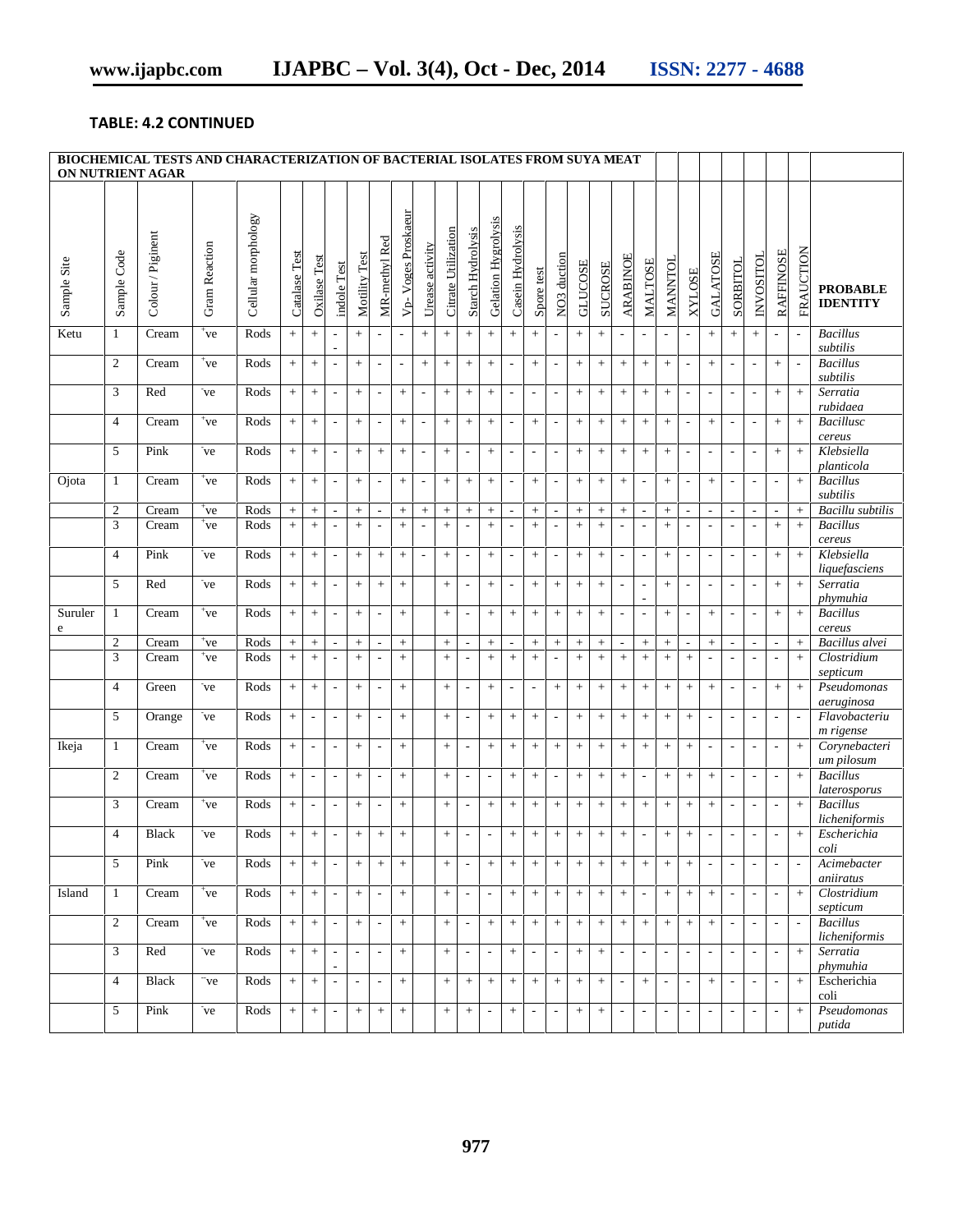## **TABLE: 4.3**

| <b>SUYA MEAT</b>       |                |                   |                      |                      |               |                          |                             |                          |                          |                          |                   |                          |                          |                          |                          |                          |                          |                   |                  |                          |                          |                          |                          |                          |                          |                                    |
|------------------------|----------------|-------------------|----------------------|----------------------|---------------|--------------------------|-----------------------------|--------------------------|--------------------------|--------------------------|-------------------|--------------------------|--------------------------|--------------------------|--------------------------|--------------------------|--------------------------|-------------------|------------------|--------------------------|--------------------------|--------------------------|--------------------------|--------------------------|--------------------------|------------------------------------|
| Sample Site            | Sample Code    | Colour / Piginent | <b>Gram Reaction</b> | Cellular morphology  | Catalase Test | Oxilase Test             | indole Test                 | Motility Test            | MR-methyl Red            | Vp- Voges Proskaeur      | Urease activity   | Citrate Utilization      | <b>Starch Hydrolysis</b> | Gelatin Hygrolysis       | Casein Hydrolysis        | Spore test               | NO <sub>3</sub> duction  | GLUCOSE           | <b>SUCROSE</b>   | <b>ARABINOE</b>          | MALTOSE                  | MANNTOL                  | <b>XYLOSE</b>            | <b>GALATOSE</b>          | FRAUCTION                | <b>PROBABLE</b><br><b>IDENTITY</b> |
| $E$ bute $-$<br>metta  | $\mathbf{1}$   | Orange            | $+ve$                | Cocc<br>$\mathbf{i}$ | $\ddot{+}$    |                          | $\overline{\phantom{a}}$    |                          |                          | $+$                      | $\ddot{}$         | $\overline{\phantom{a}}$ | $\overline{a}$           | $\ddot{}$                | $\ddot{}$                |                          | $\ddot{}$                | $\ddot{}$         | $\ddot{}$        |                          | $+$                      | $+$                      |                          | $\, +$                   | $\! + \!\!\!\!$          | Staphylococcus aureus              |
| Ebute<br>metta         | $\overline{2}$ | Yellow            | $+ve$                | Cocc<br>$\mathbf{i}$ | $\ddot{}$     | $\overline{\phantom{a}}$ | $\sim$                      | $\bar{\phantom{a}}$      | $\mathcal{L}$            | $\overline{\phantom{a}}$ | $+$               | $\overline{\phantom{a}}$ | $\overline{\phantom{a}}$ | $+$                      | L.                       | $\overline{\phantom{a}}$ | $\bar{\phantom{a}}$      | $^{+}$            | $+$              | $\overline{\phantom{a}}$ | $\, +$                   | $^{+}$                   | $\sim$                   | $\sim$                   |                          | Micrococcus luteus                 |
| Mushin                 | 1              | Cream             | -ve                  | Cocc<br>$\mathbf{i}$ | $+$           | ÷,                       | $\overline{\phantom{a}}$    | $\overline{\phantom{a}}$ | $\overline{\phantom{a}}$ | $^{+}$                   | $\boldsymbol{+}$  | $\overline{\phantom{a}}$ | $\sim$                   | $+$                      | $\overline{\phantom{a}}$ | $\overline{\phantom{a}}$ | $\boldsymbol{+}$         | $\qquad \qquad +$ |                  | $\overline{\phantom{a}}$ | $+$                      | $\boldsymbol{+}$         | $\sim$                   | ÷,                       |                          | Staphylococcus<br>simulans         |
| Mushin                 | 2              | Cream             | $+ve$                | Cocc<br>$\mathbf{i}$ | $\ddot{+}$    | $\overline{\phantom{a}}$ | $\overline{\phantom{a}}$    | $\overline{\phantom{a}}$ | $\overline{a}$           | $\ddot{}$                | $\pm$             | ÷,                       | $\overline{\phantom{a}}$ | $^{+}$                   | $\overline{\phantom{a}}$ | $\blacksquare$           | $\overline{\phantom{a}}$ | $+$               | $+$              | $+$                      | $\pm$                    | $\blacksquare$           | $\overline{\phantom{a}}$ | ÷,                       |                          | Staphylococcus albus               |
| Oshodi                 | $\mathbf{1}$   | Cream             | -ve                  | Cocc<br>$\mathbf{i}$ | $\, +$        | $\overline{\phantom{a}}$ | $\sim$                      | $\overline{a}$           | $\mathcal{L}$            | $^{+}$                   | $\pm$             | $\sim$                   | $\sim$                   | $+$                      | $\overline{a}$           | $\overline{\phantom{a}}$ | $\omega$                 | $\pm$             | $\ddot{}$        | $+$                      | $\, +$                   | $\overline{\phantom{a}}$ | $\overline{\phantom{a}}$ | $+$                      | $+$                      | Staphylococcus aureus              |
| Oshodi                 | $\overline{c}$ | Cream             | $+ve$                | Cocc<br>$\mathbf{i}$ | $+$           | $\overline{\phantom{a}}$ | $\sim$                      | $\overline{\phantom{a}}$ | $\overline{a}$           | $+$                      | $+$               | $\overline{\phantom{a}}$ | ÷,                       | $+$                      | $\overline{a}$           | $\overline{\phantom{a}}$ | $\overline{\phantom{a}}$ | $+$               | $+$              | $+$                      | ÷,                       | ÷,                       | $\sim$                   | ÷,                       |                          | Staphylococcus albus               |
| Ikorodu                | $\mathbf{1}$   | Orange            | $+ve$                | Cocc<br>$\mathbf{i}$ | $\ddot{}$     | $\overline{a}$           | $\sim$                      | $\sim$                   | $\overline{a}$           | $\ddot{}$                | $\ddot{}$         | $\sim$                   | $\overline{\phantom{a}}$ | $^{+}$                   | L,                       | $\overline{\phantom{a}}$ | $\overline{\phantom{a}}$ | $\pm$             | $+$              | $\overline{\phantom{a}}$ | $\overline{\phantom{a}}$ | $\overline{a}$           | $\sim$                   | $\overline{\phantom{a}}$ | $\ddot{}$                | Staphylococcus<br>epidermis        |
| Ikorodu                | $\overline{c}$ | Orange            | $+ve$                | Cocc<br>$\mathbf{i}$ | $\ddot{}$     | $\overline{a}$           | $\overline{\phantom{a}}$    | $\overline{\phantom{a}}$ | $\overline{\phantom{a}}$ |                          | $\! + \!\!\!\!$   | $\overline{\phantom{a}}$ | $\overline{a}$           | $+$                      | $\overline{a}$           | $\blacksquare$           | $\overline{\phantom{a}}$ | $+$               | $\boldsymbol{+}$ | $\overline{\phantom{a}}$ | $\overline{\phantom{a}}$ | $\overline{a}$           | $\overline{\phantom{a}}$ | $+$                      | $\! + \!\!\!\!$          | Staphylococcus aureus              |
| Shomol<br>u            | $\mathbf{1}$   | Yellow<br>$\rm e$ | $-ve$                | Cocc<br>$\mathbf{i}$ | $+$           | $\overline{\phantom{a}}$ | $\sim$                      | $\overline{\phantom{a}}$ | $\overline{\phantom{a}}$ | $\overline{\phantom{a}}$ | $\pm$             | $\pm$                    | $\overline{\phantom{a}}$ | $^{+}$                   | ÷,                       | $\overline{\phantom{a}}$ | $\Box$                   | $+$               | $+$              | $\blacksquare$           | $\color{red}{+}$         | $\overline{\phantom{a}}$ | $\overline{\phantom{a}}$ | ÷,                       | $\overline{\phantom{a}}$ | Micrococcus kristinae              |
| Shomol<br>$\mathbf{u}$ | $\overline{2}$ | Yellow            | $-ve$                | Cocc<br>$\mathbf{i}$ | $\ddot{}$     | $\overline{a}$           | $\overline{\phantom{a}}$    | $\overline{\phantom{a}}$ | $\overline{a}$           | $\overline{\phantom{a}}$ | $\boldsymbol{+}$  | $\boldsymbol{+}$         | $\overline{\phantom{a}}$ | $+$                      | $\overline{a}$           | $\overline{\phantom{a}}$ | $\overline{\phantom{a}}$ | $\boldsymbol{+}$  | $+$              | $\overline{\phantom{a}}$ | $+$                      | ÷,                       | $\overline{\phantom{a}}$ | $\overline{\phantom{a}}$ |                          | Micrococcus luteus                 |
| Ojota                  | 1              | Yellow            | $+ve$                | Cocc<br>$\mathbf{i}$ | $\ddot{+}$    | ÷,                       | $\overline{\phantom{a}}$    | $\overline{\phantom{a}}$ | $\overline{a}$           | $\overline{\phantom{a}}$ | $+$               | $+$                      | $\overline{\phantom{a}}$ | $^{+}$                   | $\ddot{}$                | ÷,                       | $\Box$                   | $^{+}$            | $+$              | ÷,                       | $\, +$                   | $+$                      | $\overline{\phantom{a}}$ | $+$                      |                          | Micrococcus varians                |
| Ojota                  | 2              | Orange            | $+ve$                | Cocc<br>$\mathbf{i}$ | $\, +$        | $\overline{\phantom{a}}$ | $\sim$                      | $\overline{\phantom{a}}$ | $\overline{a}$           | $^{+}$                   | $\pm$             | $+$                      | $\sim$                   | $+$                      | $\overline{a}$           | $\overline{\phantom{a}}$ | $\overline{\phantom{a}}$ | $\pm$             | $+$              | $\overline{\phantom{a}}$ | $+$                      | $+$                      | $+$                      | $+$                      | $+$                      | Staphylococcus<br>epidermis        |
| Suruler<br>e           | $\mathbf{1}$   | Cream             | $+ve$                | Cocc<br>$\mathbf{i}$ | $+$           | $\overline{\phantom{a}}$ | $\overline{\phantom{a}}$    | $\overline{\phantom{a}}$ | $\overline{a}$           | $+$                      | $\pm$             | $+$                      | ÷,                       | ÷,                       | $+$                      | $\overline{\phantom{a}}$ | $+$                      | $\pm$             | $\ddot{}$        | $\overline{\phantom{a}}$ | $\pm$                    | $^{+}$                   | $+$                      | ÷,                       |                          | Staphylococcus<br>simulans         |
| Suruler<br>e           | $\overline{2}$ | Cream             | -ve                  | Cocc<br>$\mathbf{i}$ | $\pm$         | $\overline{a}$           | $\sim$                      | $\overline{a}$           | $\mathcal{L}$            | $^{+}$                   | $\pm$             | $+$                      | $\overline{\phantom{a}}$ | $+$                      | $\overline{a}$           | $\overline{\phantom{a}}$ | $+$                      | $\pm$             | $\ddot{}$        | $\overline{\phantom{a}}$ | $\sim$                   | $^{+}$                   | $+$                      | $+$                      |                          | Staphylococcus<br>simulans         |
| Ikeja                  | $\mathbf{1}$   | Yellow            | -ve                  | Cocc<br>$\mathbf{i}$ | $\, +$        | $\overline{\phantom{a}}$ | $\overline{\phantom{a}}$    | $\overline{\phantom{a}}$ | $\overline{a}$           | ÷,                       | $\boldsymbol{+}$  | $+$                      | ÷,                       | $\overline{\phantom{a}}$ | $\ddot{}$                | $\overline{\phantom{a}}$ | $\boldsymbol{+}$         | $\boldsymbol{+}$  | $\ddag$          | $\overline{\phantom{a}}$ | $\overline{\phantom{a}}$ | $\overline{a}$           | $+$                      | ÷,                       | $\overline{a}$           | Micrococcus varians                |
| Ikeja                  | $\mathfrak{2}$ | Orange            | $+ve$                | Cocc<br>$\mathbf{i}$ | $\ddot{+}$    | L.                       | $\overline{\phantom{a}}$    | $\overline{\phantom{a}}$ | $\overline{a}$           | $^{+}$                   | $\ddot{}$         | $\overline{\phantom{a}}$ | $\overline{a}$           | $^{+}$                   | $\ddot{}$                | $\blacksquare$           | $+$                      | $\pm$             | $\ddot{}$        | $\overline{\phantom{a}}$ | $\overline{\phantom{a}}$ | $\overline{a}$           | $^{+}$                   | $\overline{\phantom{a}}$ | $+$                      | Staphylococcus aureus              |
| Island                 | $\mathbf{1}$   | Yellow            | $+ve$                | Cocc<br>i            | $+$           | ÷,                       | $\overline{\phantom{a}}$    | $\overline{\phantom{a}}$ | $\overline{\phantom{a}}$ | $\overline{\phantom{a}}$ | $\qquad \qquad +$ | $\overline{\phantom{a}}$ | $\overline{\phantom{a}}$ | $^{+}$                   | $\ddot{}$                | ÷,                       | $\Box$                   | $\qquad \qquad +$ |                  | $\overline{\phantom{a}}$ | $\overline{\phantom{a}}$ | $\overline{a}$           | $\overline{\phantom{a}}$ | $+$                      | $\overline{\phantom{a}}$ | Micrococcus krisstinae             |
| Island                 | 2              | Cream             | $+ve$                | Cocc                 | $+$           | $\overline{\phantom{a}}$ | $\mathcal{L}_{\mathcal{A}}$ | $\overline{\phantom{a}}$ | $\overline{\phantom{a}}$ | $+$                      | $\pm$             | $\overline{\phantom{a}}$ | $\overline{\phantom{a}}$ | $+$                      | $+$                      | $\overline{\phantom{a}}$ | $\overline{\phantom{a}}$ | $+$               | $+$              | $\overline{\phantom{a}}$ | $\color{red}{+}$         | $\overline{\phantom{a}}$ | $\sim$                   | $+$                      | $\overline{\phantom{a}}$ | Staphylococcus albus               |
| Ketu                   | $\mathbf{1}$   | Cream             | $-ve$                | Cocc<br>$\mathbf{i}$ | $+$           | $\sim$                   | $\sim$                      | $\sim$                   | $\sim$                   | $+$                      | $+$               | $\overline{a}$           | $\overline{\phantom{a}}$ | $+$                      | $^{+}$                   | $\overline{\phantom{a}}$ | $\overline{\phantom{a}}$ | $+$               | $+$              | $\sim$                   | $\! +$                   | $+$                      | $\overline{\phantom{a}}$ | $\overline{\phantom{a}}$ |                          | Staphylococcus albus               |
| Ketu                   | 2              | Orange            | -ve                  | Cocc<br>$\mathbf{i}$ | $+$           | ÷,                       | $\overline{\phantom{a}}$    | $\overline{\phantom{a}}$ |                          | $+$                      | $+$               | $\overline{\phantom{a}}$ | ÷,                       | $+$                      | $+$                      | $\overline{\phantom{a}}$ | $\overline{a}$<br>÷.     | $+$               | $+$              | ÷,                       | $+$                      | $+$                      | $\overline{\phantom{a}}$ | $\overline{a}$           | $+$                      | Staphylococcus<br>epidermis        |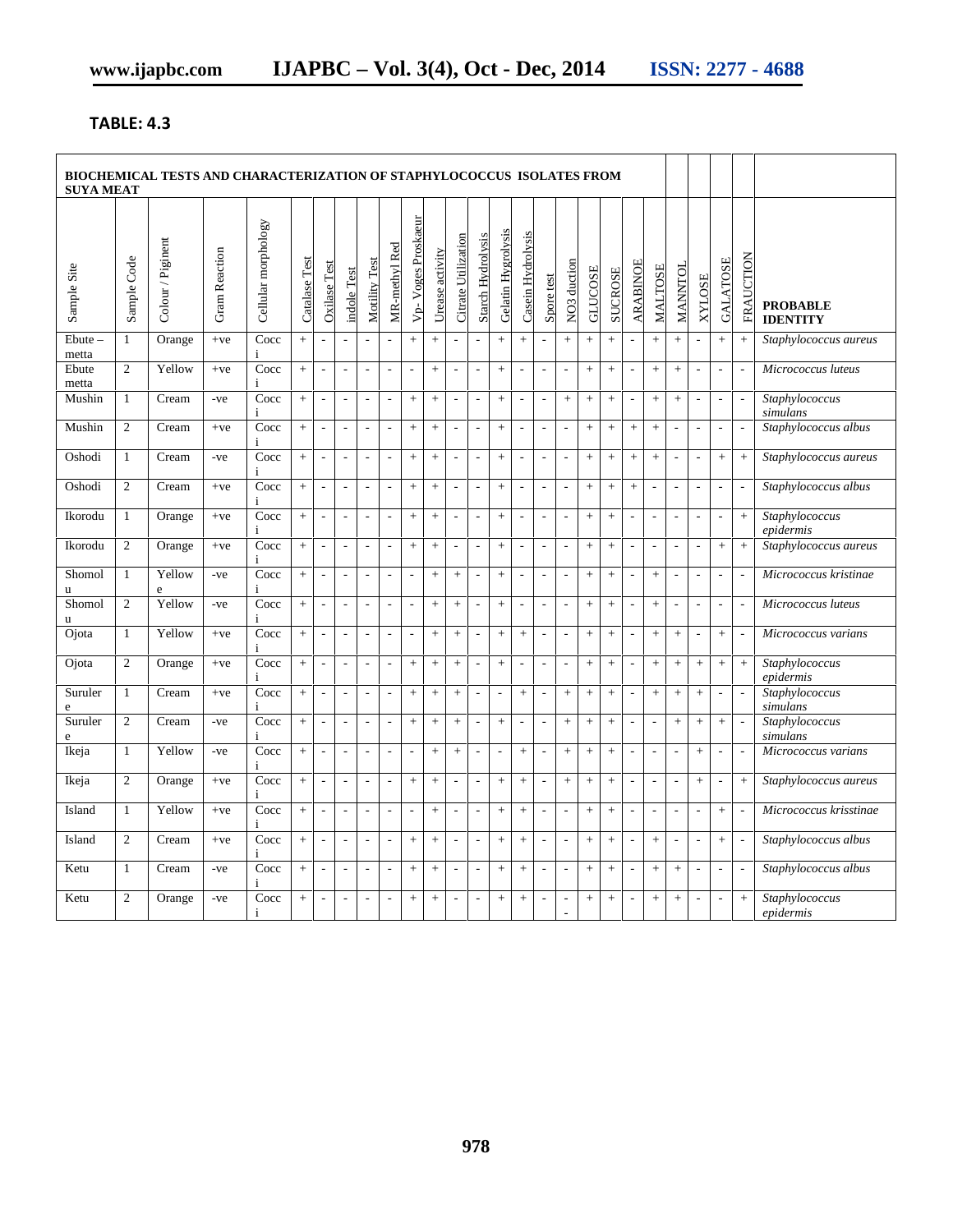|                     | <b>IDENTIFICATION OF MOULDS</b>                           |                                                             |
|---------------------|-----------------------------------------------------------|-------------------------------------------------------------|
| <b>Isolate Code</b> | <b>Colonial Morphology on Agar</b>                        | <b>Microscopy Morphology</b>                                |
|                     |                                                           |                                                             |
| Oshodi              | Growth, colonies growth spreading within 2 -3 days of     | Conidial heads are round or globose, large and also radiate |
|                     | incubation with fluffy and velvety texture the aerial     | or as they grow splitting into loose odumns of conidia      |
| Ikorodu             | mycelium white at first frequently developing into dark   | chains with age. Condiosphores arising from the             |
|                     | brown to black conidial heads with no reverse colour      | substratum mostly colourless to brown, smith, splitting     |
| Ketu                |                                                           | when crushed like a pieces of cone vesicle globose while    |
|                     |                                                           | phialides borne directly on the vesicle matulae and foot    |
| Ojota               |                                                           | cells are usually present.                                  |
|                     |                                                           |                                                             |
| Surulere            |                                                           |                                                             |
|                     |                                                           |                                                             |
| Ikeja               |                                                           |                                                             |
|                     |                                                           |                                                             |
| Island              |                                                           |                                                             |
|                     |                                                           |                                                             |
|                     | Aspergillus niger                                         |                                                             |
|                     |                                                           |                                                             |
| Mushin              | Growth, colonies growth are broadly spreading and         | Conidiosphores arising from either submerged or aerial      |
|                     | consist of a somewhat loose feet blue green to gray-green | hyphae, smooth or slightly rough with ape swollen,          |
| Oshodi              | to gray-green becoming definitely grayish in old cultures | phialides not very numerous conidia globose, spinulose      |
|                     | reverse white                                             | borne in loose columns.                                     |
| Ketu                |                                                           |                                                             |
|                     |                                                           |                                                             |
| Surulere            |                                                           |                                                             |
|                     |                                                           |                                                             |
| Ikeja               |                                                           |                                                             |
|                     |                                                           |                                                             |
|                     |                                                           |                                                             |
|                     |                                                           |                                                             |
|                     |                                                           |                                                             |
|                     |                                                           |                                                             |
|                     |                                                           |                                                             |
|                     | Penicillum spinulosum                                     |                                                             |
|                     |                                                           |                                                             |
| Mushin              | Growth, colonies growth usually broadly spreading         | Penialli districtly asymmetric commonly with three stages   |
|                     | within 2-3 day of incubation, colony blue-green to deep   | of branding, stipes rough, metulae often rough, phialides   |
| Oshodi              | green, smooth, velvety texture with reverse almost        | about 8-12, conidia globose, but occasionally large,        |
|                     | colourless.                                               | smooth, borne in loose column. Entangled chains             |
| Shomolu             |                                                           | conidiosphores but smooth                                   |
|                     |                                                           |                                                             |
| Ketu                |                                                           |                                                             |
|                     |                                                           |                                                             |
| Ojota               |                                                           |                                                             |
|                     |                                                           |                                                             |
| Surulere            |                                                           |                                                             |
|                     |                                                           |                                                             |
| Ikeja               |                                                           |                                                             |
|                     | Penicillium roquefortii                                   |                                                             |
| Island              |                                                           |                                                             |

# **TABLE: 4. 4**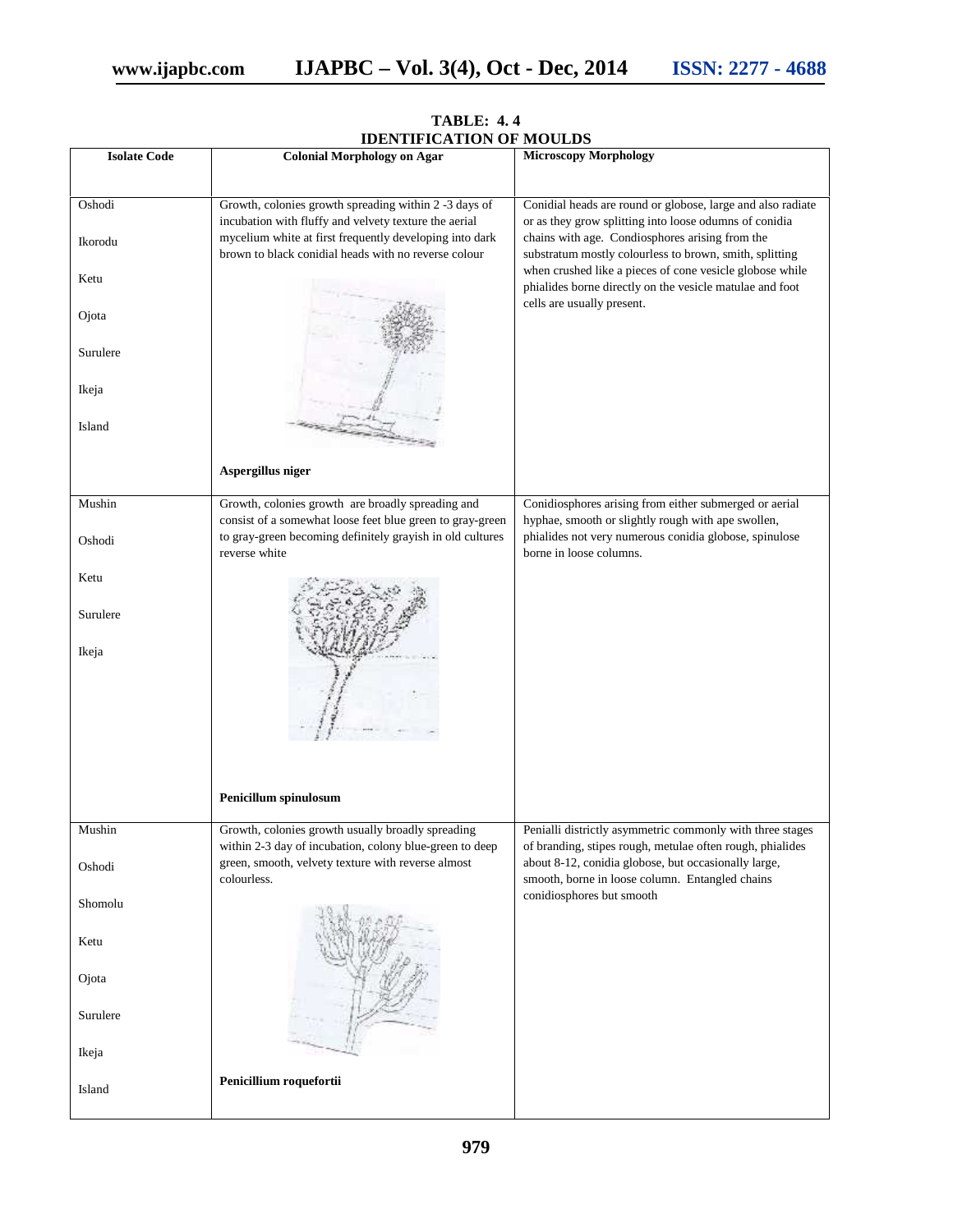| Ketu     | Growth, colonies grow spreading moderately within 3-4<br>days of inacubation with granular to velvety texture from                                                                   | The conidial-heads are smaller and slightly paler, splitting<br>into delicate columns. Conidiospores coloured usually                                                                                                                                                                                                                                                                              |
|----------|--------------------------------------------------------------------------------------------------------------------------------------------------------------------------------------|----------------------------------------------------------------------------------------------------------------------------------------------------------------------------------------------------------------------------------------------------------------------------------------------------------------------------------------------------------------------------------------------------|
| Ikeja    | mixed conidial heads - colonies are pale yellow to<br>orange.                                                                                                                        | coarsely roughened long, vesicle globose, metullae and<br>phialides are usually present conidia globose to elliphical                                                                                                                                                                                                                                                                              |
| Island   |                                                                                                                                                                                      | fairly yellowish, cleistothecia and scleorotia are frequently<br>produced.                                                                                                                                                                                                                                                                                                                         |
|          | <b>Mucor</b> racmosios                                                                                                                                                               |                                                                                                                                                                                                                                                                                                                                                                                                    |
| Shomolu  | Growth, colonies growth spreading less rampantly than                                                                                                                                | Sporangiophores erect arising from hyphae with rhizoids                                                                                                                                                                                                                                                                                                                                            |
| Ketu     | Rhizopus stotonifer within 2-3 days with brownish black<br>colour.                                                                                                                   | sporangia globose, Rhizolds shorts, pale and ragged spores<br>ellipsoidal and striate in by anus.                                                                                                                                                                                                                                                                                                  |
| Ojota    |                                                                                                                                                                                      |                                                                                                                                                                                                                                                                                                                                                                                                    |
| Surulere |                                                                                                                                                                                      |                                                                                                                                                                                                                                                                                                                                                                                                    |
| Ikeja    |                                                                                                                                                                                      |                                                                                                                                                                                                                                                                                                                                                                                                    |
| Island   |                                                                                                                                                                                      |                                                                                                                                                                                                                                                                                                                                                                                                    |
|          | Aspergillus melleus                                                                                                                                                                  |                                                                                                                                                                                                                                                                                                                                                                                                    |
| Ikeja    | Growth, colonies growth spreadings rapidly with dark<br>smokey green surface becoming darker more or less<br>velvety texture and occasionally flogiose with reverse<br>cream colour. | Conidial head columner of varying length, columns<br>fragment forming masses of green durt-conidiosphores,<br>smooth, short often greenish-vesicles flask-shaped phialides<br>borne directly on the vesicles conidia. Small, globose or<br>gouge cleiothecia white to off white, producing 8-spores<br>asci-ascospores uncoloured bivalve with equatorial crests<br>and ornamented convex surface. |
|          | Aspergillus fumigatum                                                                                                                                                                |                                                                                                                                                                                                                                                                                                                                                                                                    |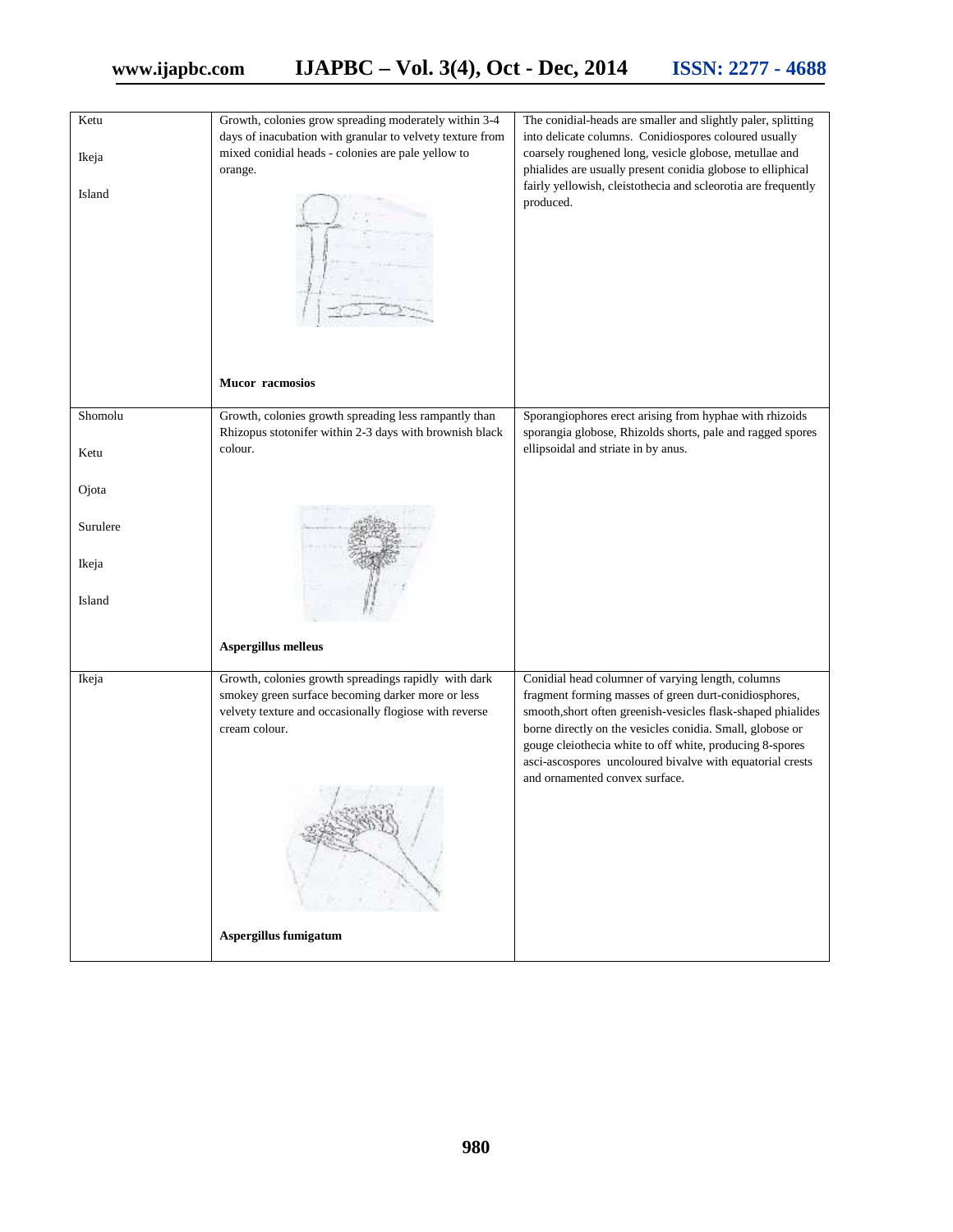| Ojota   | Growth, colonies grows are restricted often heaped up,<br>club shaped with a very thin white of aerial spores<br>reverse colourless.                                                    | Spores hyaline, barrel shaped oval to pear shaped smooth<br>to rough; the conidia are small laterally formed on short<br>pedicels. Conidiophores are present hyaline, branched<br>acutely at the apex with conidial cells               |
|---------|-----------------------------------------------------------------------------------------------------------------------------------------------------------------------------------------|-----------------------------------------------------------------------------------------------------------------------------------------------------------------------------------------------------------------------------------------|
|         | Geomyces pannorus                                                                                                                                                                       |                                                                                                                                                                                                                                         |
| Ojota   | Growth, colonies grows rapidly spreading on agar plate<br>within 2-3 days, smooth, velvety, dull yellowish green<br>with reverse cream white.<br>Penicillum digitatum                   | Penicillin, simple, but with all parts large stipes short<br>bearing metulae and phialides few in the vertical conidia<br>are oval, smooth, large in axis.                                                                              |
| Mushin  | Growth, colonies grows moderately and rapidly well                                                                                                                                      | Conidiophores coarsely roughened with conidial heads                                                                                                                                                                                    |
| Ikorodu | within 2-3 days of incubation with dusty yellow at first<br>quickly becoming bright to dark yellow green or greenish<br>yellow fluffy and velvety texture with cream reverse<br>colour. | varying size loosely radiated or splitting or columnar or bi<br>serrate but having some heads with phialides borne directly<br>on the vesicles. Conidia globose occasionally elliptical and<br>also roughened metulae are also present. |
|         | <b>Penicillum</b> restriction                                                                                                                                                           |                                                                                                                                                                                                                                         |